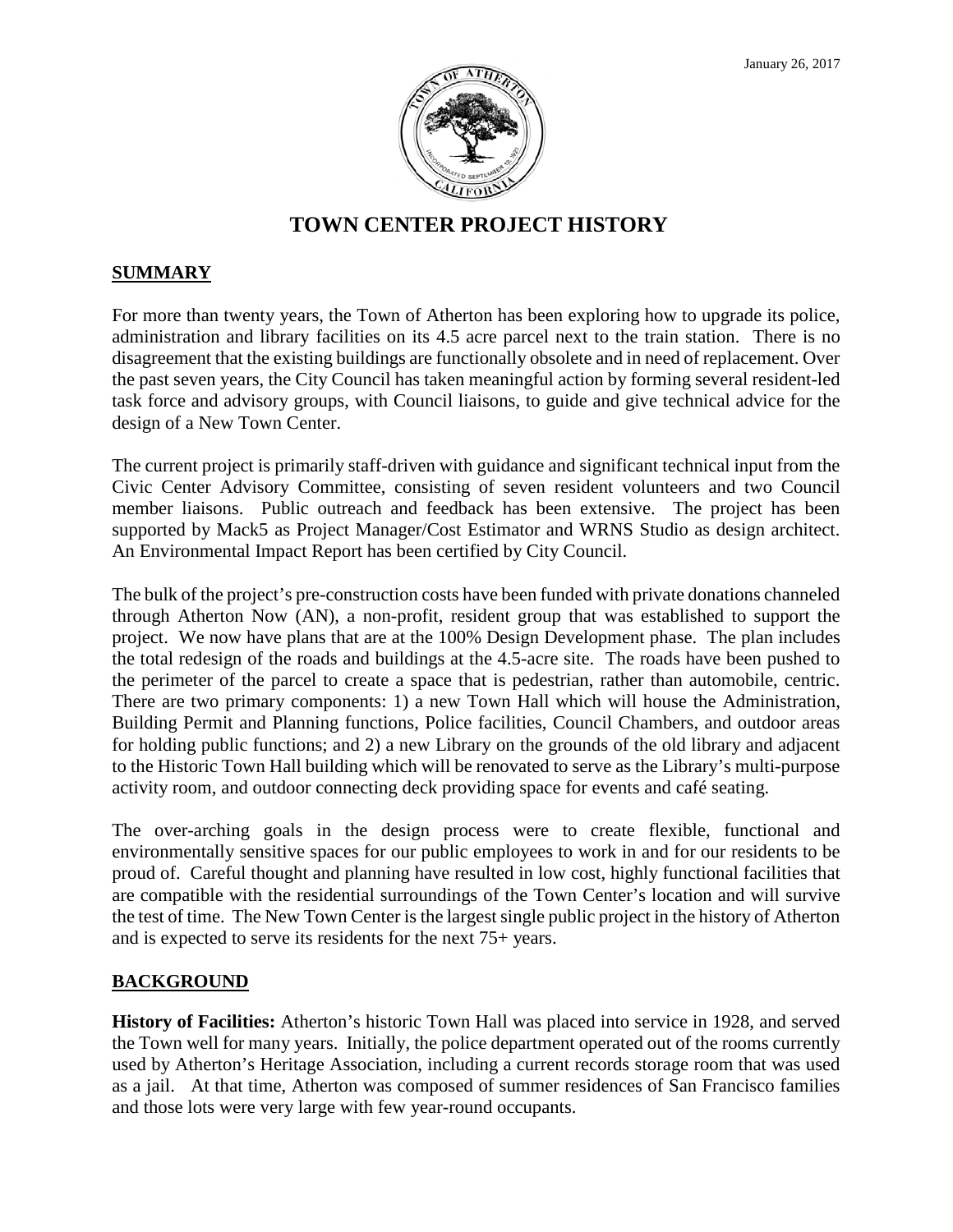The current police and administration buildings opened in 1965 on Ashfield Road, when Atherton's population was between seven and eight thousand, about the same as it is today. Those buildings have served their full useful lives, cannot be economically upgraded to current code standards, and need to be replaced. Additionally, the Town has added temporary facilities (trailers) over the past 30+ years to satisfy the service requirements related to various local, State and Federal legislative mandates. Studies going back to 1994 consistently show that none of our existing buildings remotely meet current codes for new buildings. As examples:

- 1) Planning and Building Departments: Because of space constraints in the 1965 Ashfield building, these departments were moved to a "temporary" trailer in 1999. This building was meant for short-term occupancy, but it has been used for the last 17 years. It is literally covered with a tarp to stop rain from destroying the interior.
- 2) Library: The Library was originally housed in a converted single-family dwelling directly behind Town Hall. It was expanded in the mid-1980s into its current four thousand square feet (sf) size with the addition of a main reading room. Growth in our community's services has rendered the building inadequate for current library purposes.
- 3) Police: The Police Department is the most woefully inadequate of our buildings. The department's needs for growth have been satisfied with modular units, storage sheds, etc. with the assumption that new facilities would be built in the future. The state of the department is a reminder that this has taken far too long. Our police facilities are so constrained that we have to use our Public Works Operations building as our Emergency Operations Center (EOC).

# **History of Review Process:**

- 1) **Gee Study (1994):** Building deficiencies were being studied as far back as 1994, when the Town engaged Edward Gee & Associates to analyze needs and propose facility improvements. Some recommended temporary improvements were added to the police department, including modular trailers for Police personnel, a garage for Police motorcycles, four modular units constituting the Permit Center and a Public Works Operations building that also serves as the Town's Emergency Operations Center.
- 2) **Blue Ribbon Task Force:** In 2008, the City Council appointed a Blue Ribbon Task Force (BRTF) to evaluate feasibility of a new police and administration building. The BRTF concluded in its report in 2009 that the Town had need for approximately 27,000 square feet (sf) of facilities to replace approximately 14,000 sf then in use.
- 3) **The Town Center Task Force:** In 2010, the City Council appointed a Town Center Task Force (TCTF) which continued the work of the BRTF. The TCTF conducted a design competition, selecting Nichols, Melburg  $\&$  Rossetto to prepare sketches of the new City Hall building. At the end of 2012, Atherton voters approved Measures F & L, which precluded a new Library in Holbrook-Palmer Park and also required that the majority of funding for a new Town Center be primarily from donations and other sources, and not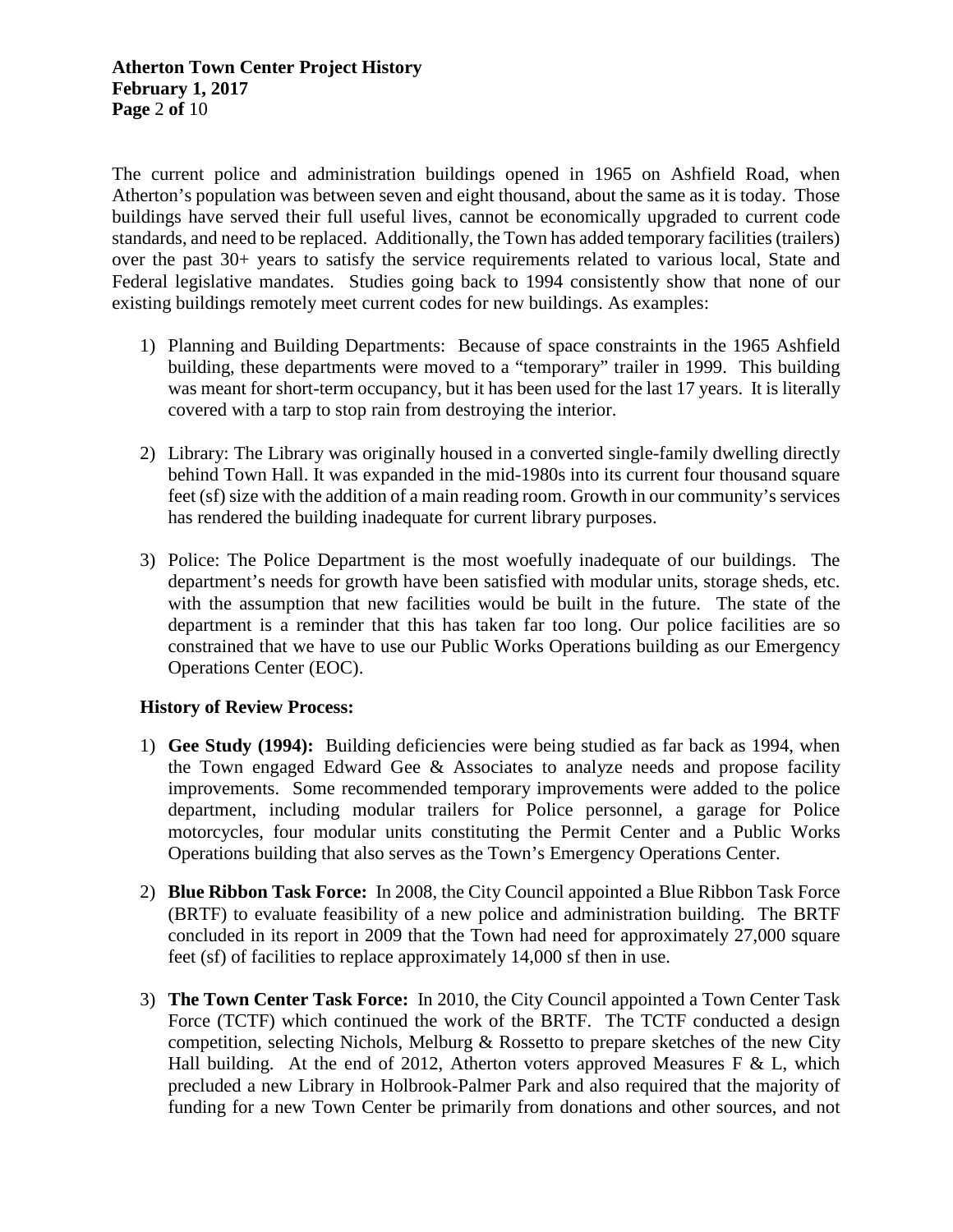from general or parcel tax funds. With the passage of these measures, Council thanked members of both committees and decided to start the process anew.

4) **Civic Center Advisory Committee:** In 2013, the City Council recognized the public decision to keep the library in the Town Center and formed the Civic Center Advisory Committee (CCAC) with two ex-officio Council members and seven Town residents.

## CCAC PROCESS AND PROGRESS

## **Milestones: 2013**

- RFP for a Master Plan for entire site approved by City Council
- CCAC was created by Council selected HMC Architects to prepare a Master Plan
- CCAC updated Library Needs Assessment, recommending a library of 9,000 sf and an optional program multi-purpose room of 1,500 sf.
- HMC conducted a public visioning meeting, 6-7 neighborhood outreach meetings and a site plan that envisions a police and administration facility on the north and a library south of a Town Green, created by rerouting Ashfield Road to connect directly with Fair Oaks Lane and relocating Dinklespiel Station Lane to the eastern edge of the site
- First cost estimate of \$67M is rejected by CCAC

In January, Council directed staff to begin the Master Plan (MP) process, and asked staff to solicit CCAC members. In February, Council authorized issuance of an RFP for the MP, and approved the RFP at their March meeting. Residents selected for the CCAC had a breadth of skills, with significant emphasis on building design and construction but also including business management and communications. The CCAC first met in April and reviewed the MP proposals. In May, Council and senior staff participated in two days of a Goals Workshop and were challenged by the facilitator to produce a new Town Center within 5 years (i.e. by 2018).

The CCAC ranked the MP proposals and unanimously recommended HMC Architects to prepare the Master Plan. The CCAC made two key decisions:

- that the project would be budget-driven; and
- that public involvement would be significant throughout the project's design.

In July, Council approved an agreement with HMC for \$196k to prepare the MP. In September, the CCAC hosted over 50 residents who engaged with HMC architects to envision the Town Center. CCAC members, in subcommittees and as a whole worked diligently with HMC for the remainder of the year to engage Atherton residents and to explore concepts for the project.

At the CCAC's recommendation, the City Council approved the use of library funds to update the 2010 Library Needs Assessment prepared for the Atherton Library Building Steering Committee. This update was performed by Brad Cox. In a parallel effort, the library subcommittee visited a number of newer libraries on the Peninsula and in the Bay Area to learn about current trends and future needs. The updated Library Needs Assessment concluded that Atherton's Library should be about 9,000 sf and include an optional multi-purpose room of 1,500 sf, for activities such as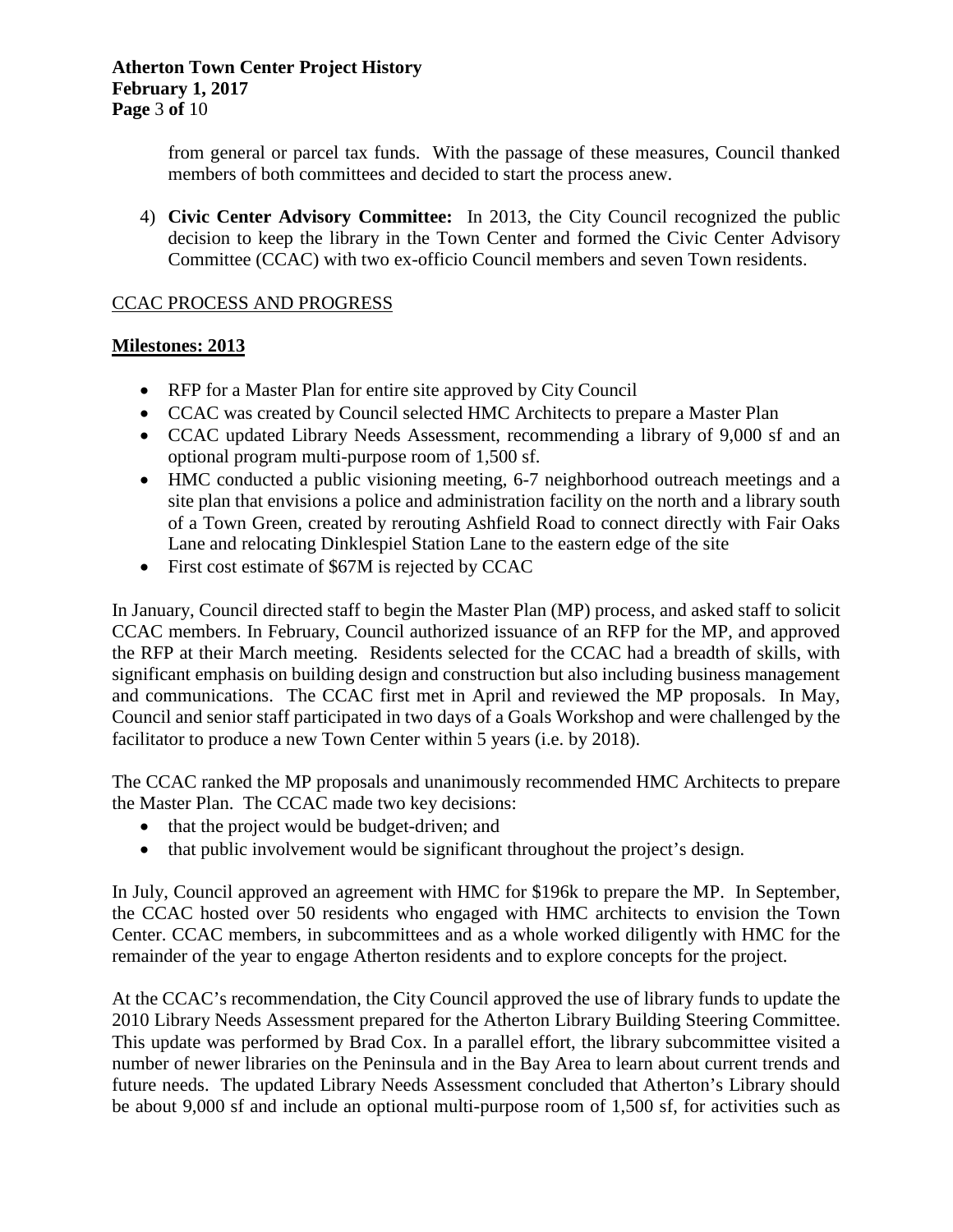#### **Atherton Town Center Project History February 1, 2017 Page** 4 **of** 10

classes and other programming beyond circulation and use of media. Flexibility and adaptability were to be considered key design elements for the new library.

Over the next several months, the CCAC and HMC held outreach meetings within each of the major neighborhoods within Atherton (Lindenwood, West Atherton, Lloyden Park, Civic Center, west of Alameda, etc.). These meetings were very well attended and quite active. Residents freely shared their thoughts about what felt right to them. Through the 6-7 meetings, a clear consensus on the site plan quickly came together. In November, HMC presented their summary of input from all the outreach meetings to a joint City Council/CCAC meeting. As a result, HMC made changes to the Master Plan, which envisioned placement of the new Town Hall along Fair Oaks, the Library remaining in roughly its current position, and a Town Green between the two and Ashfield Road connecting to Fair Oaks Lane rather than to Station Lane.



While the Plan was met with praise, the accompanying cost estimate of \$67M was an unacceptably high budget for the CCAC. In order to reduce cost, the CCAC requested that several major project components be moved from the Base Bid to an optional Add-Alternate category. These were chiefly the underground parking garage, gun range and solar photovoltaic arrays.

# **Milestones 2014:**

- Base cost estimate of \$31.8M presented to Council for 27ksf Admin/PD and 9ksf Library, plus optional an historic Town Hall renovation (2ksf)
- Removing several components as Add-Alternates is recommended by CCAC
- Placeworks selected for EIR
- CCAC develops list of comparable cities to compare typical Police Department programs
- Mack5 selected as Project Manager and independent cost estimator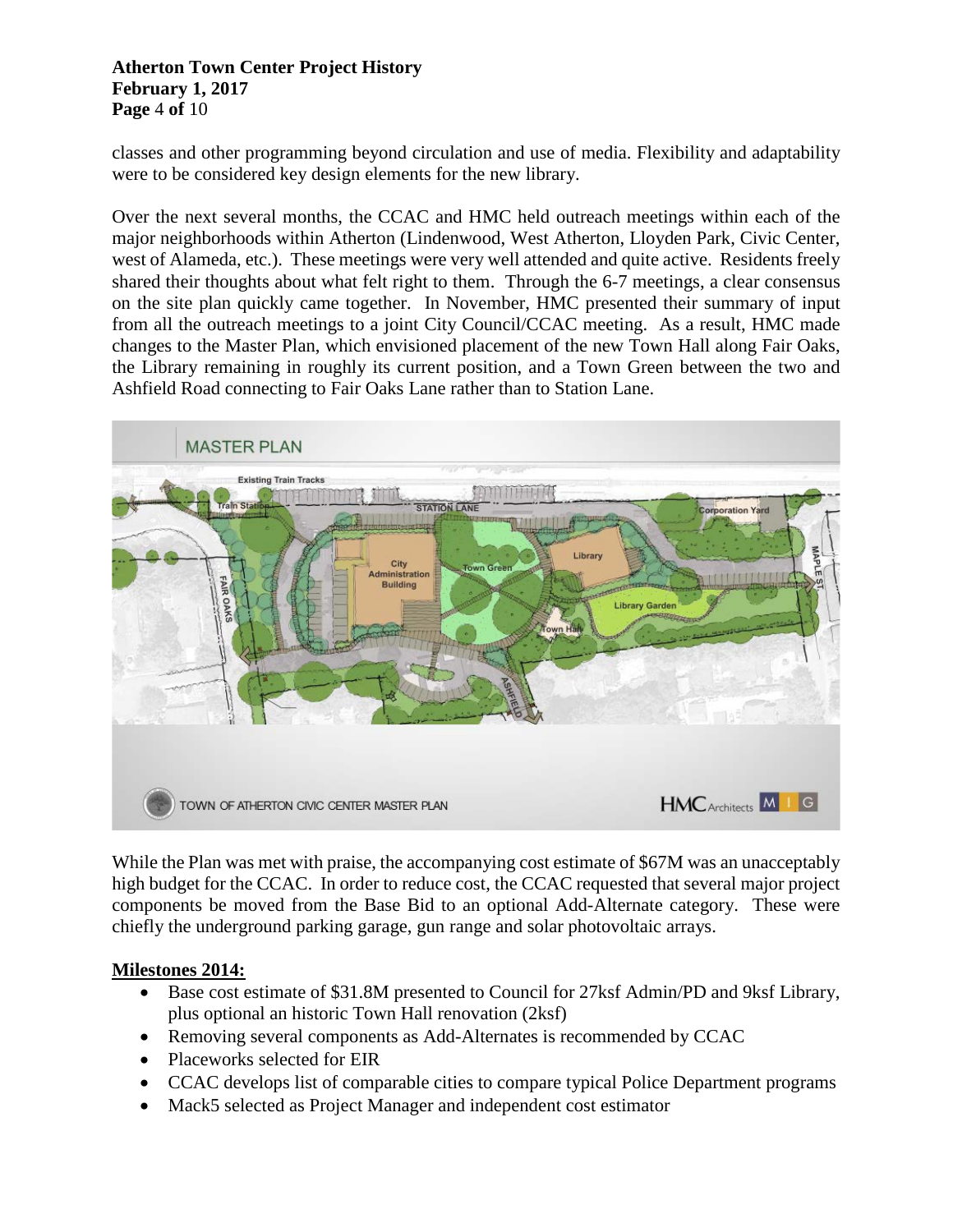#### **Atherton Town Center Project History February 1, 2017 Page** 5 **of** 10

- RFQ/RFP process approved to select design architect
- 16 Statements of Qualification received from design architects
- 5 finalist architects selected

HMC provided information to their independent cost estimator, who revised her estimate to \$31.8M for the base project, with Add-Alternates of about \$23M. Based on this estimate (and the existing \$15M from Library funds and \$3M from Building Department Fees), the CCAC recommended a fund-raising range of \$20-25M as they recommended the Master Plan to City Council, who received it in April (deferring approval until certification of the Environmental Impact Report (EIR). A CCAC subcommittee selected a list of comparable peer cities in order to research what would be an appropriate size of the Police Department, as this component was growing the most of all the departments. Staff solicited information from Police departments throughout California which had built or significantly remodeled stations after 1992, the advent of modern Building Code requirements for Essential Buildings as well as Americans with Disabilities Act (ADA) accessibility requirements.

Due to the emphasis on being budget–driven, the CCAC recommended that a project management consultant with independent cost estimating expertise be engaged first, prior to hiring the design architect. A CCAC subcommittee reviewed and recommended an RFP to Council, who authorized its distribution in May. In June, the CCAC narrowed the field of 18 submissions to three firms who were asked for detailed proposals. A CCAC sub-committee, assisted by the engineer who managed the design of San Jose's City Hall, interviewed 3 short-listed firms and recommended Mack5 to be the Project Manager, based on their focus on cost estimating and their team, which included a design architect, estimator and construction manager. Council approved an agreement for \$896,573 in July with Mack5 to be the Project Manager. Mack5 recommended and the CCAC concurred with a two-step RFQ/RFP process for the design team. At the same time, following an RFP process led by the Town Planner, the CCAC recommended that Placeworks, selected as the EIR consultant, prepare an EIR at a fee of \$146,808.

Mack5 prepared a very detailed scope of work (SOW) for the design architect for review by the CCAC. In addition to typical design tasks, the CCAC focused on inclusion of extensive public engagement throughout design, in order to make sure that the project reflected broad public input and support, recognizing the critical importance to complement fund raising efforts. Council authorized issuance of the RFQ in November, and the Town received 16 Qualifications Statements from architects. CCAC members short-listed 5 firms and began the interview process, which continued into the next year.

# **Milestones 2015:**

- WRNS Studio was selected as design architect
- Atherton Now organized as fundraising group to solicit donations
- CCAC validated PD program based on analysis by Eric Glass and Chief Flint
- Conceptual Design report was accepted October 2015; includes 38.5 ksf estimated at \$42.9M, including renovated Town Hall, solar PV, upgraded building elements, mainly for sustainability, increased contingency and cost escalation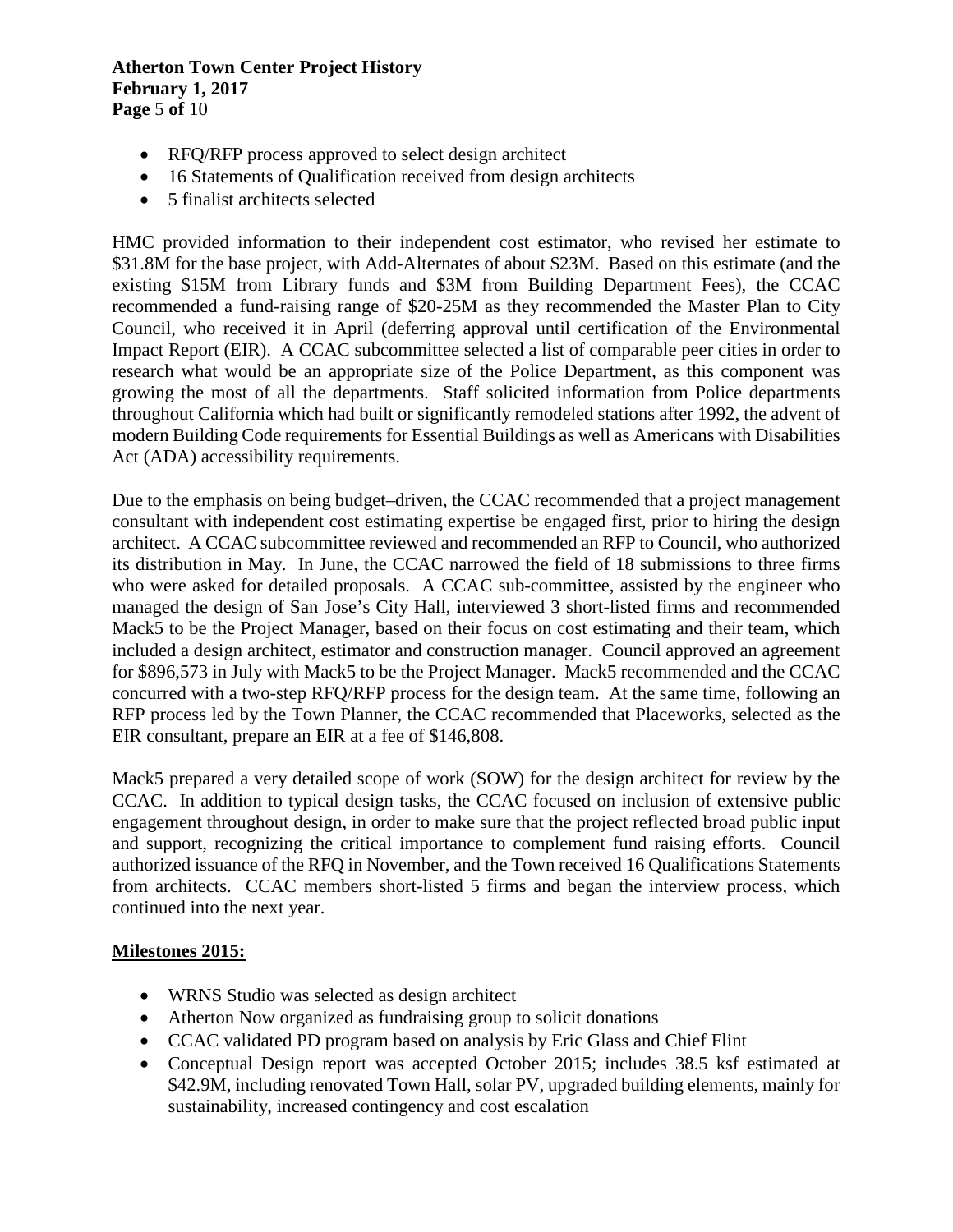#### **Atherton Town Center Project History February 1, 2017 Page** 6 **of** 10

• Monthly summary to City Council initiated

Five architects were interviewed and ranked, with two firms emerging as top choices. One firm, with significant residential design experience in Atherton was favored based on their Police subconsultant, but CCAC members expressed concerns over the firm's ability to develop traditional designs. The other firm's focus on sustainability was appreciated, but lack of Police expertise and the Town's prior experience with their landscape architect were concerns. When contacted about these concerns, this firm hired Eric Glass, an architect well-experienced in Police station design, and substituted a well-known landscape architecture firm, which secured the CCAC's recommendation. Staff negotiated a fee based on the detailed scope of work and reduced it from the firm's proposal, based on some deletions from the scope that the CCAC deemed less important and staff's willingness to meet with the firm in their San Francisco offices rather than always in Atherton. As a result, Council selected WRNS Studio as design architect and awarded them a contract for phases 1 & 2, Master Plan confirmation and Conceptual Design, for a fee of \$379,480, partially funded by a \$250,457 donation from Atherton Now, a non-profit organization whose mission is to secure financial support for the new Civic Center.

WRNS validated the basic concepts of the Master Plan, and with the help of Eric Glass, thoroughly analyzed Police needs. WRNS developed alternatives showing separate police and administration buildings, as well as a new Council Chambers, and a separate Library. In the same time frame, CCAC committee members, working closely with Police Chief Ed Flint and the architect team, refined the Police program, which listed all functional areas and room sizes, consolidating functions while still providing space where Police officers and support personnel could work to deliver quality services. The resulting square footage of Atherton's police department was reasonably within the range of our peer group recommendation. WRNS tested alternative building locations and configurations and presented them in neighborhood meetings mostly hosted in residents' homes. The results were summarized in the Conceptual Design below. One addition that was made as a result of public input was to include a café on the library site.

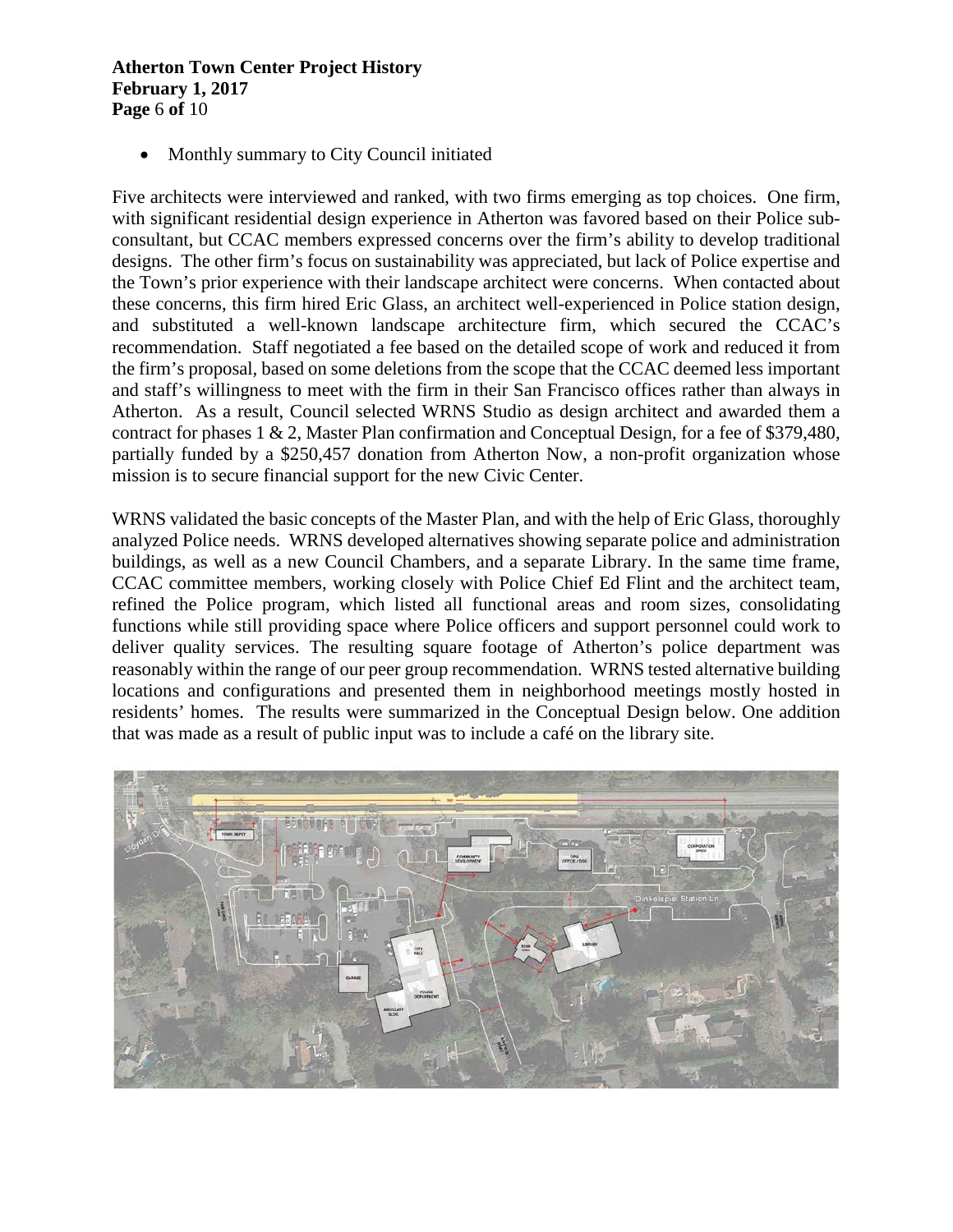#### **Atherton Town Center Project History February 1, 2017 Page** 7 **of** 10

City Council authorized the Schematic Design phase in June for a fee of \$304,300, with AN donating \$200,838. Council adopted the Final EIR in September and also approved the Conceptual Design report in October. Staff analyzed and explained significant changes from the Master Plan to Conceptual Plan, which included the Historic Town Hall as part of the Library program space, inclusion of photovoltaic systems to both major buildings in pursuit of a Zero-Net-Energy designation, and cost escalation due to lengthened schedules. Overall, the project grew from the Master Plan's 37ksf to Conceptual Plan size of 38.5ksf, with the budget growing from \$33.5M to \$42.9M. Mack5's estimate also was larger due to their recommendation to increase the overall project contingency from 10% to 12%.

Due to concerns with the location, depth and easement rights pertaining to the 36" SFPUC water line bisecting the site, City Council approved an amendment with WRNS to prepare a design to relocate the pipe. Subsequently, the Council Chambers element at the southern end on the Police wing was rotated so that its façade would face Town Hall. This moved the Chambers away from the water line enough so that it would not need to be relocated to avoid construction impacts.

In order to broaden knowledge of the project's progress, the City Manager directed staff to prepare a monthly summary reports for City Council.

## **Milestones 2016:**

- Design style (Santa Barbara Mediterranean) selected
- Schematic Design approved and refined
- Design Development authorized
- Received a \$40,000 grant to improve energy efficiency
- Design review reduced the size of the City Hall by about 4,700 sf
- 50% DD cost estimated at \$38.9M
- Landscape concept for natural look and year-around greenery recommended
- 75% Design Development prepared by WRNS

WRNS continued to refine Schematic Design, with CCAC input. Much discussion focused on the building façade design, including door, window and roof elements selected to be similar to Santa Barbara style prevalent at UC Berkeley and Stanford University, as well as in Downtown Palo Alto and in many Atherton residences. Council Chambers are attached to the southern end of the PD at an angle, which avoids conflict with a 36" SFPUC water line. Council had directed staff to pursue relocation of the water line and WRNS' sub-consultants were designing the new line in order to develop more accurate cost estimates. Council and CCAC jointly hosted another public open house attended by over 60 residents, nearly all of whom favorably commented on the project's design. Following public input, the CCAC recommended and Council approved the Schematic Design in May. WRNS was authorized to proceed to Design Development for a fee of \$767,985, with AN contributing \$506,870.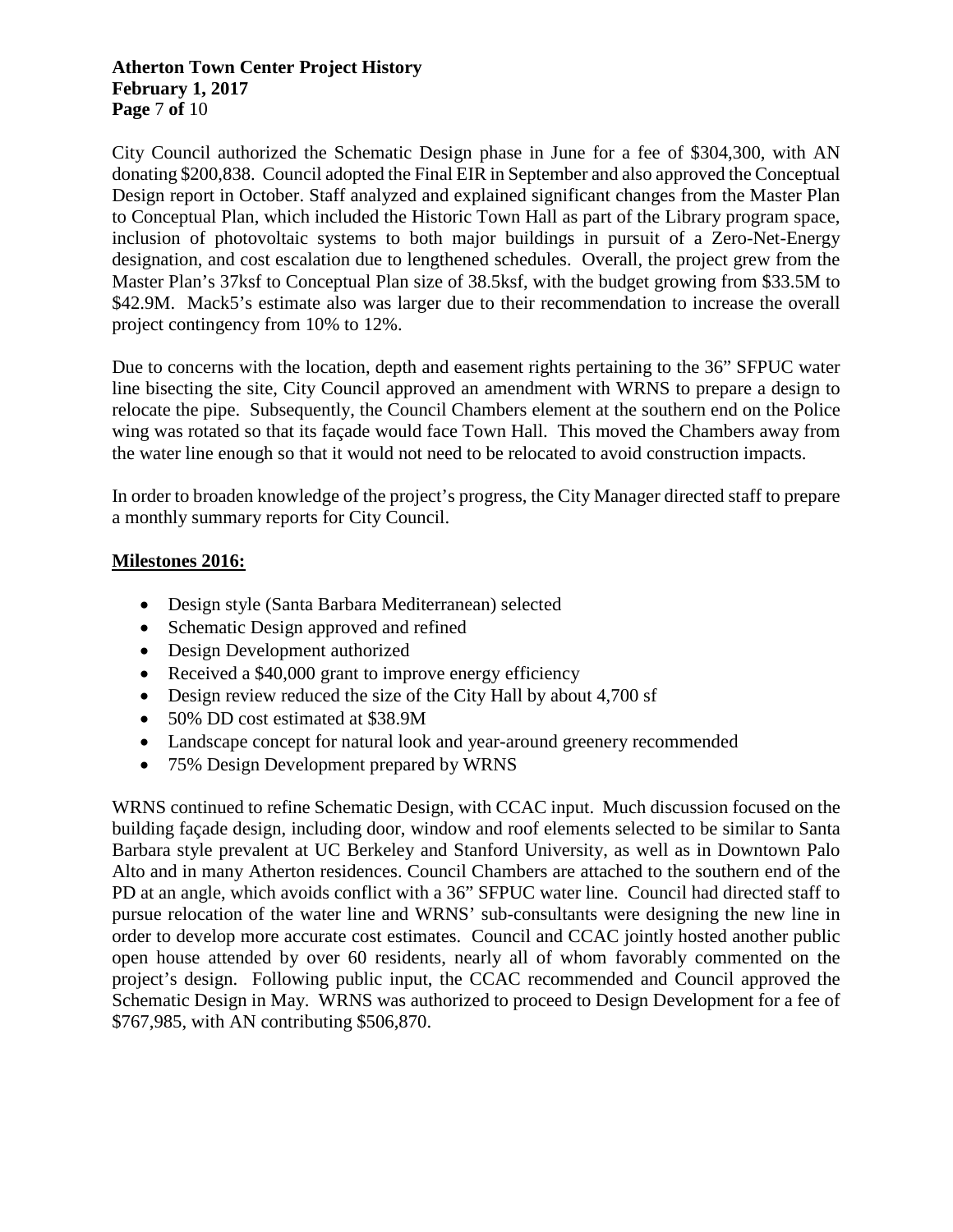**Atherton Town Center Project History February 1, 2017 Page** 8 **of** 10



ATHERTON CIVIC CENTER · FAIR OAKS VIEW

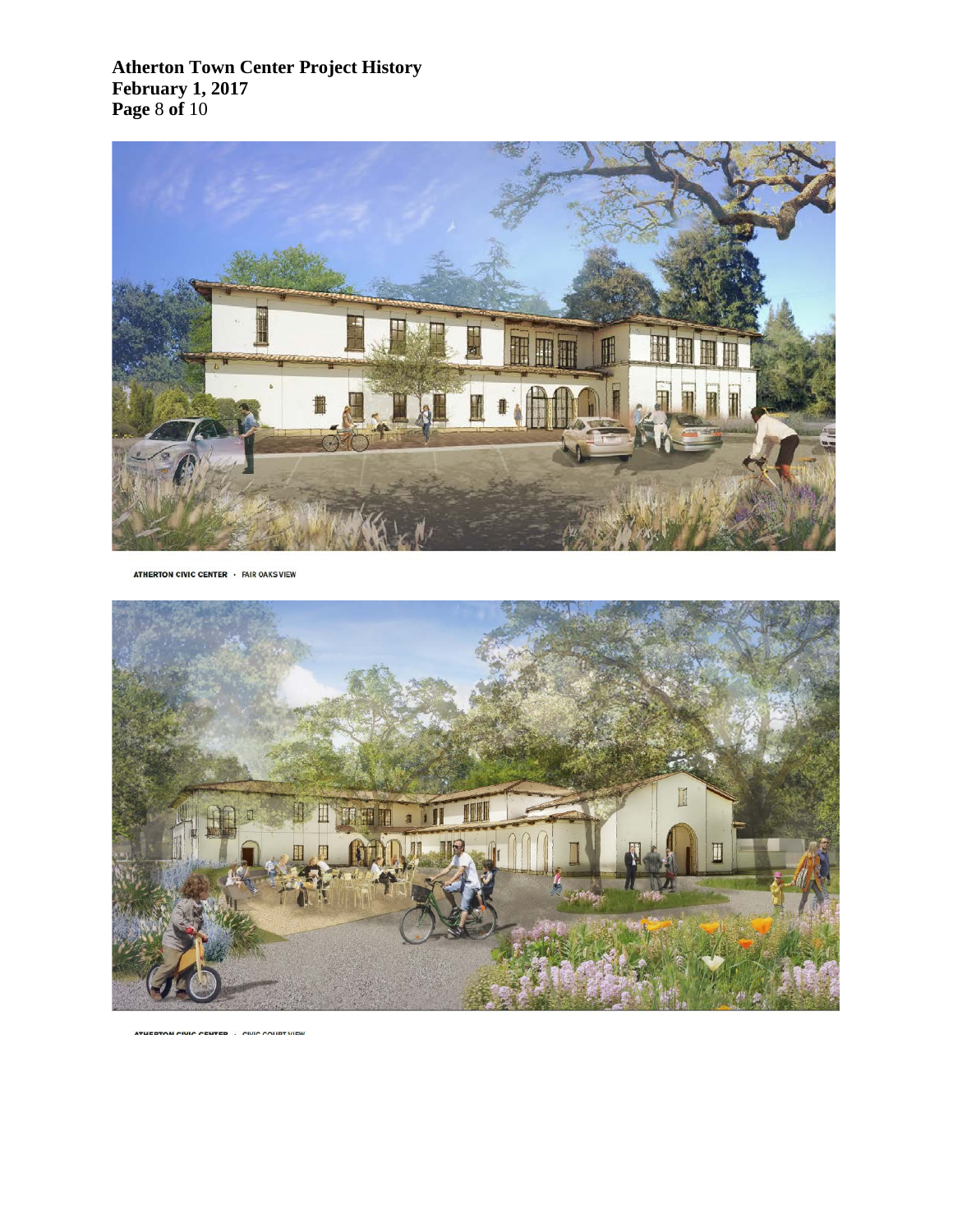**Atherton Town Center Project History February 1, 2017 Page** 9 **of** 10



In June, Council directed that the project budget be reduced by \$1.8M in order to cap fundraising requirements at \$25M. Staff worked with WRNS to reduce some elements in the base bid towards this objective, with significant changes to landscaping and inclusion of enhancements as Add-Alternates as well as removal of sustainability elements beyond the requirements of the California Green Building Code from the basic design for the Administration/Police building. Physical building design changes resulted in reductions to the overall size of the main building by about 4,500 sf. A cost estimate prepared at the 50% Design Development stage yielded a cost of \$38.9M. Library costs increased from \$13.4 to \$14.9M, with its construction estimated at \$835/sf. The Administration/Police building costs, by comparison are estimated at \$600/sf, and costs allocated to the Building Development increased. As a result, Council supported realignment of saved building fees to help offset the higher estimated replacement of Building Development facilities. Staff noted that the estimated funding requirement from donations was reduced to \$20.7M.

In September, City Council authorized the City Manager to contract with WRNS to redesign the Corporation Yards at the Civic Center and Holbrook-Palmer Park for a not to exceed fee of \$527,500 in order to accommodate changes made by the Civic Center design. Changes which necessitated this additional task were the realignment of Station Lane and relocation of some storage functions from the constrained Police parking lot and auxiliary building.

At the November 16<sup>th</sup> Council meeting, based on a letter from the SFPUC stating they did not favor moving the existing 36-inch water line running through part of the project site, Council directed staff to negotiate an agreement with the SFPUC to establish new and revised water line easements, and terms of payments for Council's consideration.

At the joint December 5th Council and CCAC meeting, Council reviewed and approved the Sustainability Summary for the various building elements, including their initial cost and return